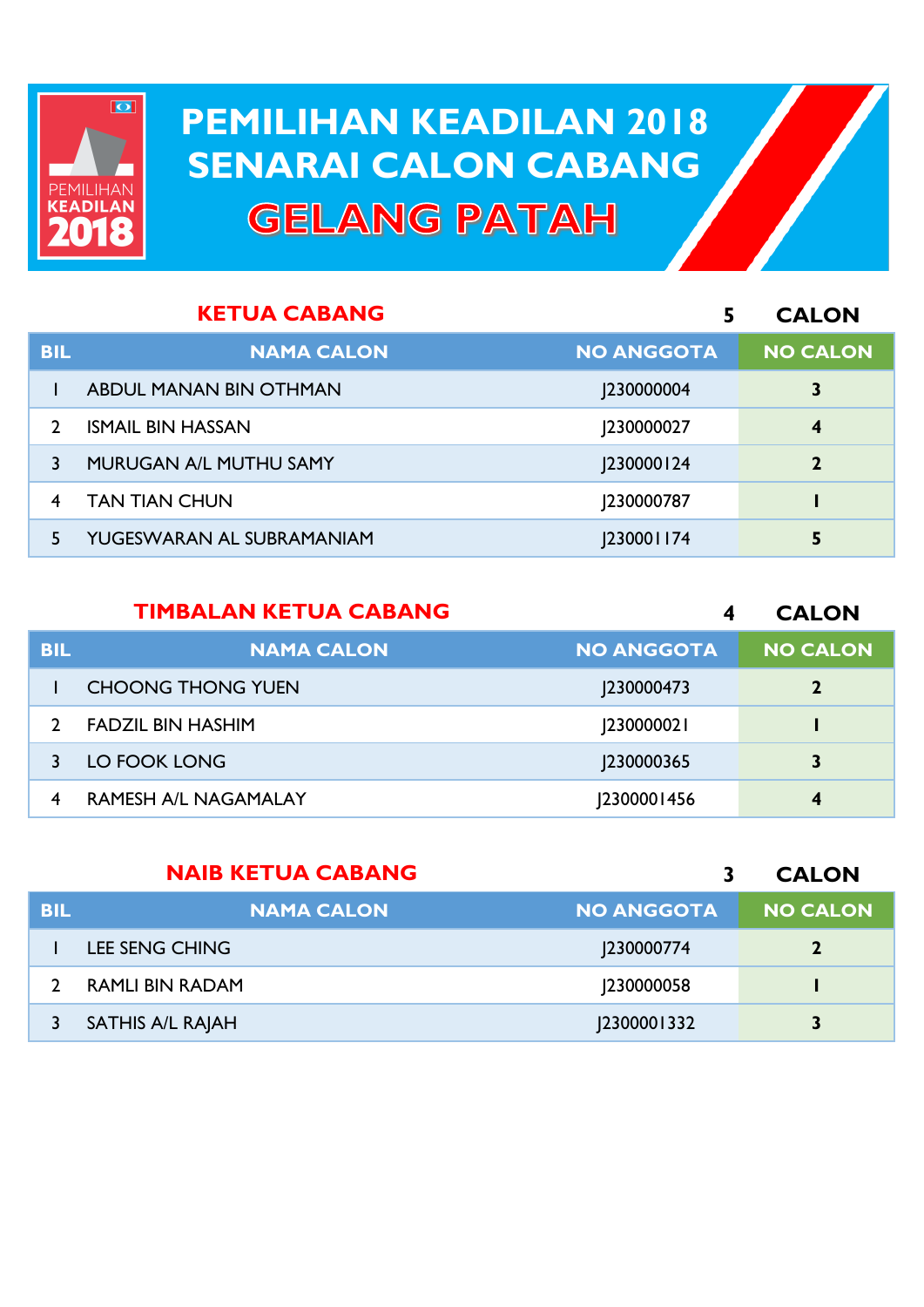| <b>AHLI JAWATANKUASA CABANG</b> |            | 16 CALON  |
|---------------------------------|------------|-----------|
| NIANA AALANI                    | NA ANAGATA | NA ANTANI |

| <b>BIL</b>              | <b>NAMA CALON</b>             | <b>NO ANGGOTA</b> | <b>NO CALON</b>         |
|-------------------------|-------------------------------|-------------------|-------------------------|
| L                       | <b>HENG TIAN CHAI</b>         | J230000343        |                         |
| $\overline{2}$          | <b>HO MEI LENG</b>            | J230000780        | $\overline{2}$          |
| $\overline{3}$          | <b>ISMAIL BIN ABD, RAHMAN</b> | J230000115        | $\overline{\mathbf{3}}$ |
| $\overline{\mathbf{4}}$ | KUPUSAMY A/L K.SUPRAMANIAM    | J230000193        | 5                       |
| 5                       | <b>LEE MING SEONG</b>         | J230000789        | $\boldsymbol{6}$        |
| 6                       | <b>LEE MING WEN</b>           | J230000792        | $\overline{\mathbf{z}}$ |
| $\overline{7}$          | <b>LIM CHONG GUAN</b>         | J230000553        | 8                       |
| 8                       | <b>LOH GEOK YONG</b>          | J2300002162       | 9                       |
| 9                       | <b>MOKHTAR BIN KAMAT</b>      | J230000493        | $\overline{10}$         |
| $\overline{10}$         | MOO CHZE CHIN                 | J230000484        | $\mathbf{H}$            |
| $\mathbf{I}$            | <b>MUSTAFA BIN PELINTONG</b>  | J230000047        | 12                      |
| 12                      | <b>OSMAN BIN ADAM</b>         | J230000158        | 13                      |
| $ 3\rangle$             | SAW ZI MEE                    | J230000790        | 4                       |
| 4                       | SINNAPPAN A/L KUMARASAMY      | J230000073        | 15                      |
| 15                      | SURIYA MURTHY A/L PAIDYYA     | J2300002432       | 16                      |
| 16                      | WONG AH POA                   | 230000403         | $\overline{17}$         |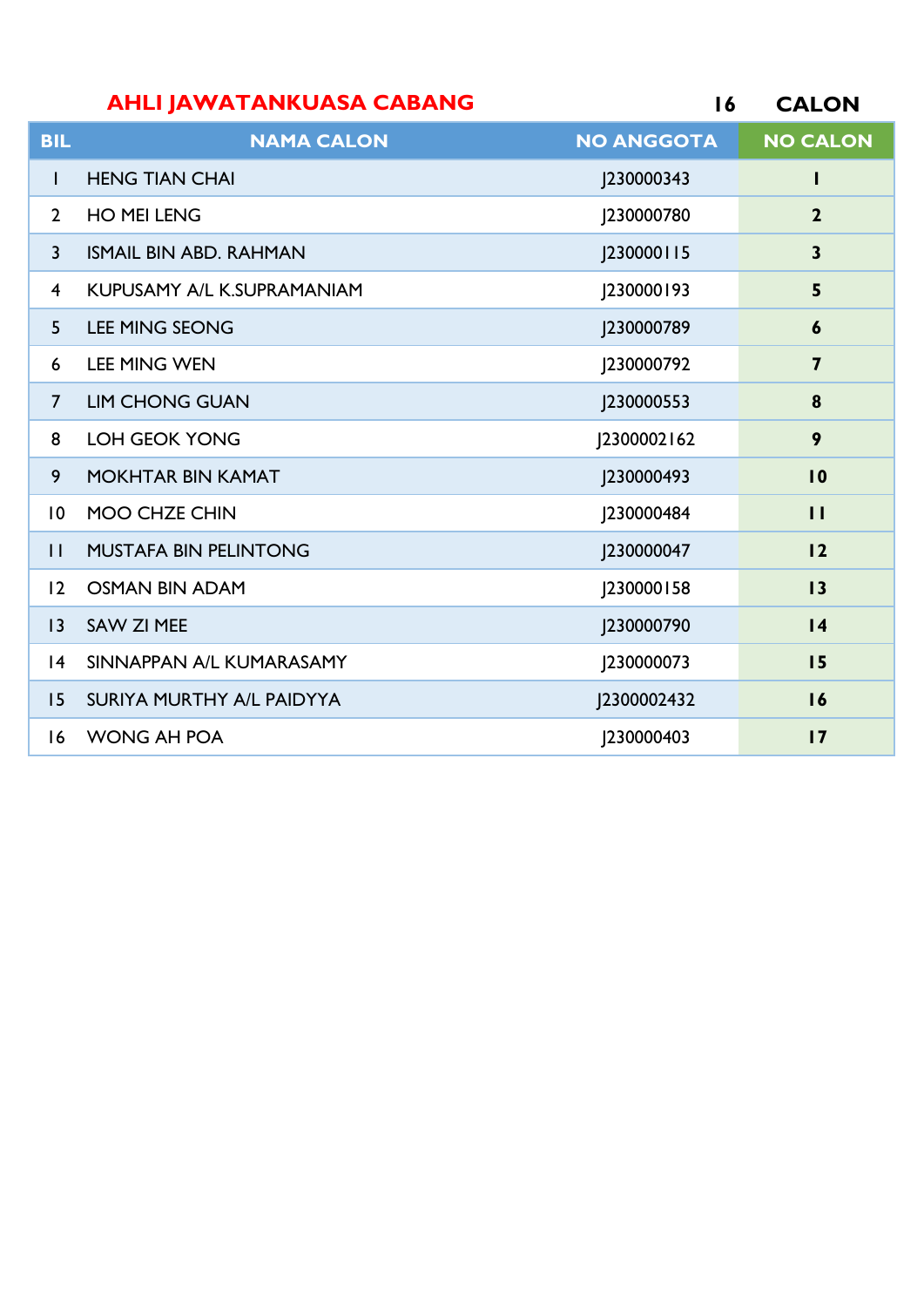|            | <b>KETUA AMK CABANG</b>  |                   | <b>CALON</b>    |
|------------|--------------------------|-------------------|-----------------|
| <b>BIL</b> | <b>NAMA CALON</b>        | <b>NO ANGGOTA</b> | <b>NO CALON</b> |
|            | ALAGATHIRAN A/L KRISHNAN | <b>2300001287</b> |                 |
|            | KHARTIKEYAN S/O SINGARAM | 2300001854        |                 |

|      | <b>TIMBALAN KETUA AMK CABANG</b>   |            | <b>CALON</b>    |
|------|------------------------------------|------------|-----------------|
| -BIL | <b>NAMA CALON</b>                  | NO ANGGOTA | <b>NO CALON</b> |
|      | <b>PANDI THEVAN A/L ARUNASALAM</b> | 2300001339 |                 |

|      | <b>NAIB KETUA AMK CABANG</b> |                   | <b>CALON</b>    |
|------|------------------------------|-------------------|-----------------|
| -BIL | <b>NAMA CALON</b>            | <b>NO ANGGOTA</b> | <b>NO CALON</b> |
|      | KAMAL RAJ A/L KANNAN         | <b>2300001684</b> |                 |

|                 | <b>AHLI JAWATANKUASA AMK CABANG</b> | $\overline{14}$   | <b>CALON</b>            |
|-----------------|-------------------------------------|-------------------|-------------------------|
| <b>BIL</b>      | <b>NAMA CALON</b>                   | <b>NO ANGGOTA</b> | <b>NO CALON</b>         |
| L               | AMALAN A/L MONAGARAN                | [2300001631]      |                         |
| $\overline{2}$  | <b>ARITHARAN TAMIL SALEBOM</b>      | J2300001445       | $\overline{2}$          |
| $\overline{3}$  | <b>DANNY A/L GEORGE</b>             | J2300001538       | $\overline{\mathbf{3}}$ |
| $\overline{4}$  | <b>GUNASEELAN A/L GOVINDAN</b>      | J2300001548       | $\overline{\mathbf{4}}$ |
| 5 <sup>5</sup>  | <b>HEMAANANTAN A/L KOLASERAN</b>    | J2300001547       | 5                       |
| 6               | <b>KUMARESH A/L KUNACIRAN</b>       | J2300001632       | 6                       |
| $\overline{7}$  | MOHAN KUMAR A/L MOORTHY             | [2300001641]      | $\overline{\mathbf{7}}$ |
| 8               | NIMAL BALA A/L PAUL REDDY           | J2300001342       | 8                       |
| 9               | PARTHYPAN A/L LACHEMAYAH            | J2300001640       | 9                       |
| $\overline{10}$ | PRABAHARAN VASUTHEVAN               | J2300001340       | $\overline{10}$         |
| $\mathbf{H}$    | PRAVYEISH RAO A/L KALIASWARAN       | J2300002419       | $\mathbf{I}$            |
| 12              | SELVARAJA A/L KRISHNAN              | J2300001299       | 12                      |
| 3               | <b>THIBAN A/L KRISHNAN</b>          | J2300001628       | 13                      |
| 4               | YOGARAJAH A/L MURUGIAH              | J2300001639       | $\overline{14}$         |